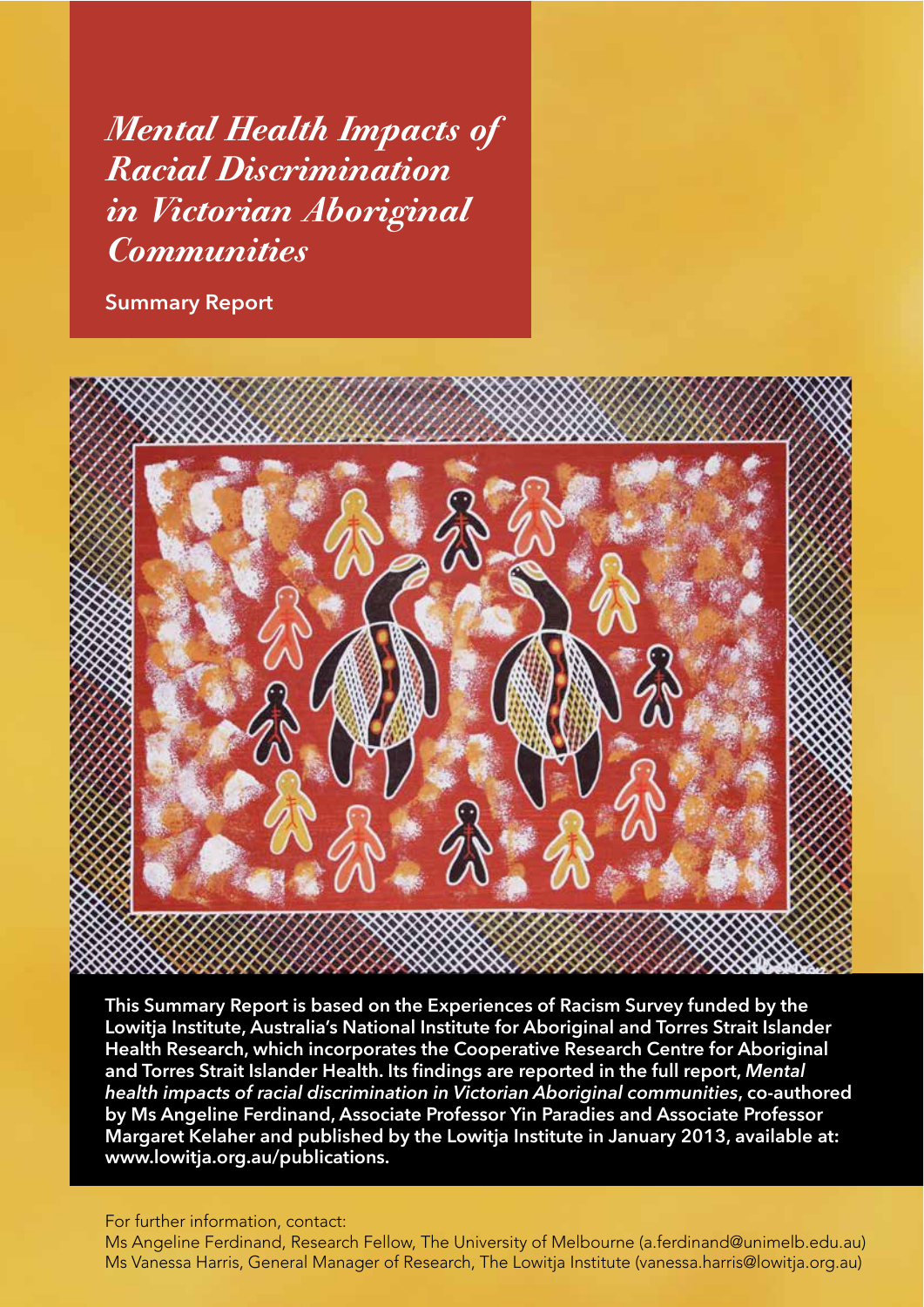**The Experiences of Racism 2010–11 survey was undertaken in Victoria as part of the Localities Embracing and Accepting Diversity (LEAD) program (see p. 4) being carried out by the Victorian Health Promotion Foundation (VicHealth). The survey — developed to add an enhanced Aboriginal\* perspective to the LEAD program — investigated participants' self-reported experiences of racism, their responses and reactions to racist incidents and the association between these experiences and measures of psychological distress.**

## *What is racism?*

Racism can be broadly defined as behaviours, practices, beliefs and prejudices that underlie avoidable and unfair inequalities across groups in society based on race, ethnicity, culture or religion. Race-based discrimination occurs when those behaviours and practices result in avoidable and unfair inequalities across groups in society. This definition encompasses overt forms of racism, such as racial violence, as well as subtle forms such as racebased exclusion. Race-based discrimination can occur at individual, interpersonal, community and societal levels.

# *Racism is bad for your health*

The link between poor physical and mental health and self-reported perceptions or experiences of racism has been well documented. There is strong evidence that the targets of racism are at greater risk of developing a range of mental health problems such as anxiety and depression, which are contributing factors to the health gap between Australia's First Peoples and other Australians.

Racist attacks can cause injury and psychological distress. More subtle forms of racial discrimination, such as bias or exclusion, can be very stressful. They can restrict people's access to resources required for good health, such as information, employment and housing. People who become worried about being racially discriminated against may become anxious and socially isolated – conditions that can contribute to more serious mental disorders.

## *About the Experiences of Racism survey*

The Experiences of Racism survey involved 755 Aboriginal Victorians aged 18 years or older living in four municipalities – two rural and two metropolitan – in Victoria. The surveys were conducted face-to-face by local Aboriginal workers in individual or group sessions. The survey included questions about the frequency, types and locations of people's experiences of racism. Participants were also asked to indicate how often they saw racist incidents, anticipated and worried about experiencing racism or took action to avoid racism, and how they reacted to racist incidents.

Participants' mental health was assessed through a modified version of the Kessler 6 scale. The Kessler scale is a well-established assessment tool that screens for psychological distress. High psychological distress is an indicator of increased risk of mental illness. The five-question version of the modified Kessler scale [K5] used in this survey is also used by the Australian Bureau of Statistics for other surveys of Aboriginal and Torres Strait Islander people.

# *Main survey results*

#### Context

- » Across the four municipalities, the majority of Aboriginal respondents were women (60%) with a mean age of 36 years
- » 87% reported feeling good about being Aboriginal often or very often
- » 85% felt a sense of belonging to their local area or neighbourhood to a moderate or greater extent
- » 35% of participants had achieved Higher School Certificate or above.

#### Prevalence of racism

- » 97% of those surveyed had experienced racism in the previous 12 months
- » More than 70% experienced eight or more racist incidents
- » People educated at Year 12 or above reported more experiences of racism than people with lower levels of education
- » 44% reported seeing people being treated unfairly because of their race, ethnicity, culture or religion at least once a week; 29% witnessed this a few times a month
- » The results were consistent across the four municipalities where the survey took place.

### Types and experiences of racism

- » 92% of those surveyed were called racist names, teased or heard jokes or comments that relied on stereotypes about Aboriginal people
- » 85% were ignored, treated with suspicion or treated rudely because of their race
- » 84% were sworn at, verbally abused or subjected to offensive gestures because of their race
- » 81% were told they were less intelligent or inferior than people from other races
- » 79% were left out or avoided because of their race
- » 67% were spat at, had an object thrown at them, were hit or threatened because of their race
- » 66% were told that they did not belong because of their race
- » 54% had their property vandalised because of their race.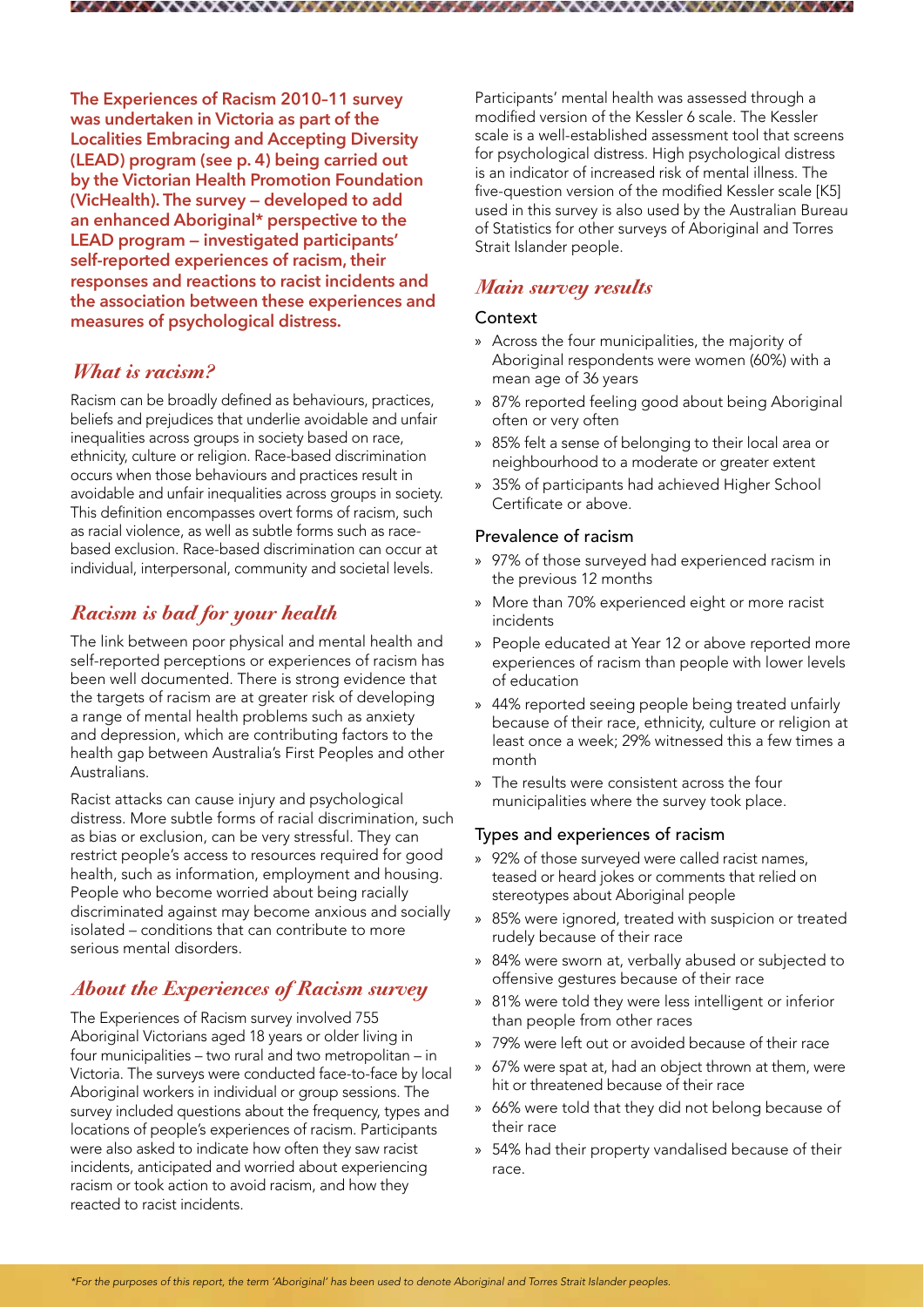

# Where racism happens (top 5)

- » shops
- » public spaces

. . . . .

- » education settings
- » sports settings
- » employment settings
- » Some types of racism seemed to result in much more psychological distress than others, e.g. property damage, social exclusion, and when seeking housing or accessing public transport.

### Coping with racist incidents (most common strategies)

- » ignored the perpetrator
- » verbally confronted the perpetrator

# *What was learned?*

- 1. Racism is prevalent in the lives of many of the Aboriginal Victorians surveyed.
	- » Almost every Aboriginal Victorian interviewed had experienced racism in the previous 12 months.
	- » The majority personally experienced, witnessed or worried about racism multiple times a month.
- 2. People's mental health can be improved if they are exposed to fewer incidents of interpersonal racism.
	- » This study highlighted that racism is more likely to lead to elevated levels of psychological distress, which places Aboriginal Victorians at an increased risk of developing mental health problems.
	- » High levels of psychological distress are not exclusively related to racism. However, the odds of a person who experienced high levels of racist incidents (12+) being above the threshold for high or very high psychological distress was 342% greater than those who experienced no exposure to racism.
	- » 79% of survey participants avoided some settings, so as to limit their personal exposure to racism. As such, they were at a disadvantage in accessing resources needed for good health – e.g. employment and housing – safely, equally and freely.



AXX VIII AXX TIX AXX TIX

- » wanted to confront but didn't
- » talked to someone else
- » accepted it as a fact of life or put up with it
- tried to reason with the perpetrator
- » used humour
- » made a complaint.

### Mental health impact of racism

- » People who experienced the most racism also recorded the highest psychological distress scores
- » Two-thirds of those who experienced 12 or more incidents of racism reported high or very high psychological distress
- » More than 70% worried at least a few times a month that their family and friends would be victims of racism.\*\*
	- » The practical implications of experiencing or avoiding racial discrimination when dealing with employment, educational, health, housing or justice systems are at least partly linked to income inequality, which is associated with differential employment and education outcomes.
- 3. Individual coping strategies do not appear to provide sufficient protection from harm.
	- » Of the 12 strategies for coping with racism only one ('talking to someone about the experience') led to lower odds of finding an incident stressful, suggesting there is little that individuals can do to reduce the negative effect of racism on their health.
	- » Prevention is likely to be a more effective and efficient public health intervention than responding to harmful incidents.
- 4. Organisational and community interventions are needed to reduce racism.
	- » Interventions in organisational and community settings are needed because of the high frequency of experiences of racism in these settings.
	- » Multi-level, multi-setting, multi-strategy communitybased interventions, such as LEAD, could play an important role in protecting the mental health of Aboriginal people in Victoria and elsewhere.